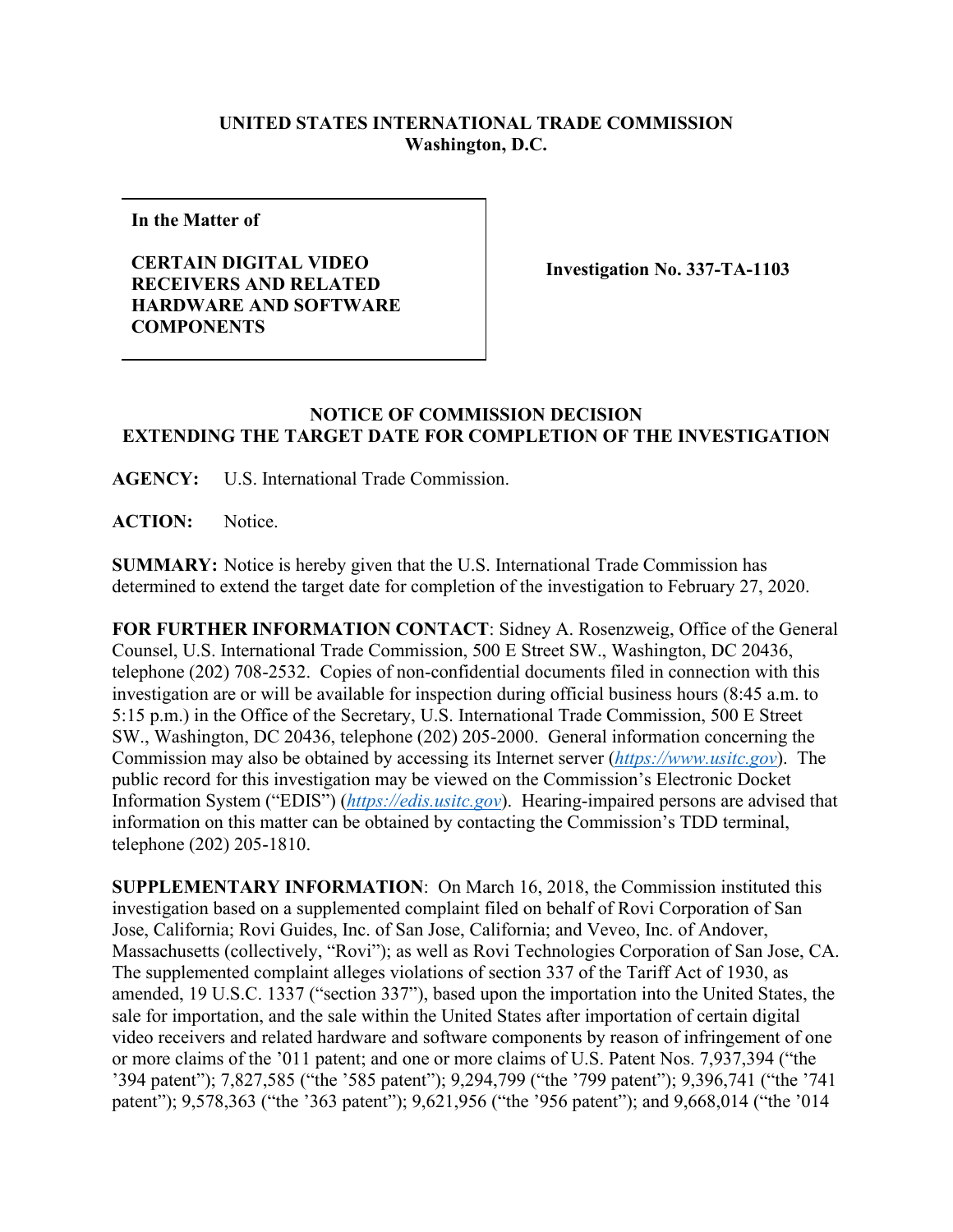patent"). 83 FR 11792 (Mar. 16, 2018). The Commission's notice of investigation named as respondents Comcast Corporation of Philadelphia, Pennsylvania; Comcast Cable Communications, LLC of Philadelphia, Pennsylvania; Comcast Cable Communications Management, LLC of Philadelphia, Pennsylvania; Comcast Business Communications, LLC of Philadelphia, Pennsylvania; Comcast Holdings Corporation of Philadelphia, Pennsylvania; and Comcast Shared Services, LLC of Chicago, Illinois (collectively, "Comcast"). *Id.* The Office of Unfair Import Investigations was also named as a party in this investigation. *Id.*

The Commission previously terminated the investigation as to complainant Rovi Technologies Corporation; as to the '956, '394, '014, '799, and '363 patents in their entirety; and as to certain claims of the '011, '585, and '741 patents. Order No. 12, *unreviewed*, Notice (July 24, 2018); Order No. 33, *unreviewed*, Notice (Sept. 19, 2018); Order 39, *unreviewed*, Notice (Oct. 25, 2018).

On June 3, 2019, the presiding ALJ issued Order No. 47, a summary determination ("SD"), which, *inter alia*, granted Rovi's motions for summary determination as to importation and sale after importation. On June 11, 2019, Comcast filed a petition for review of the SD. On June 18, 2019, Rovi responded to Comcast's petition. On June 25, 2019, the Commission investigative attorney ("IA") responded to Comcast's petition.

On June 4, 2019, the ALJ issued the final initial determination ("final ID"). On June 17, 2019, Comcast and Rovi each filed a petition for review of the final ID. On June 25, 2019, Comcast and Rovi responded to each other's petition, and the IA responded to both.

In addition, the Commission received comments from Rovi on the public interest pursuant to Commission Rule 210.50(a)(4). The Commission also received comments from the following organizations in response to the Commission's notice soliciting public interest comments, 84 FR 27804 (June 14, 2019): Tea Party Patriots Action; Americans for Limited Government; Frontiers of Freedom Institute; Market Institute; and Conservatives for Property Rights (joined by 60 Plus Association, and Americans for Limited Government). The Commission also received correspondence from Representatives Peter King (R-N.Y.) (Sept. 19, 2019), Jackie Speier (D-Cal.) (Sept. 6, 2019), and Steve Stivers (R-Ohio) (Aug. 27, 2019).

On August 15, 2019, the Commission determined to review in part the SD as to reimportation, and not to review the remainder of the SD. Notice at 3 (Aug. 15, 2019) ("Notice of Review"). As to the final ID, in relevant part the Commission terminated the investigation with a finding of no violation as to the '585 and '741 patents, but determined to review infringement of the '011 patent. *Id.* The Commission solicited briefing on certain questions pertaining to infringement of the '011 patent. *Id.* at 4. On August 29, 2019, the parties filed responses to the Commission notice, and on September 10, 2019, Comcast and Rovi filed replies. The investigation is under Commission consideration.

The Commission has determined to extend the target date for completion of the investigation to February 27, 2020.